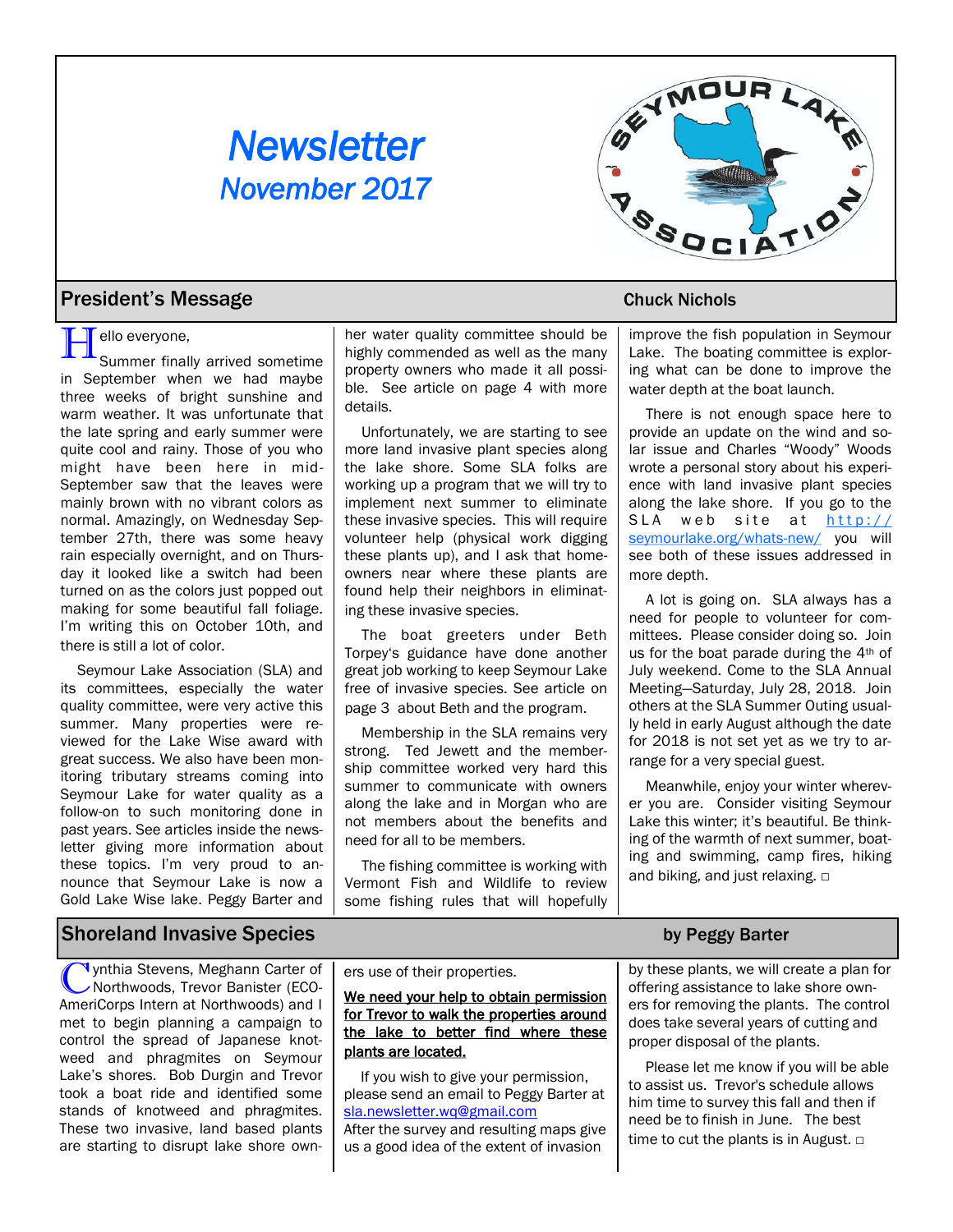



This Newsletter is a semiannual publication of the Seymour Lake Association, a 501 (c) (3) tax exempt organization dedicated to the protection and preservation of Seymour Lake and the surrounding locality for the benefit of lake users, property owners, and residents of Morgan, Vermont.



## Seymour Lake Association

P.O. Box 36 Morgan, Vermont 05853 Telephone: (802) 766-8895 Website: www.seymourlake.org

**Officers** President: Chuck Nichols craynichols@me.com 723-4976 cell 802-917-4282 Vice President: Ted Jewett through the three transactured transactured 805-4871 cell 802 864-7697 Treasurer: Jean McKenny imckenny@together.net 895-2942 802-766-8895 Secretary: Linda Buzzell t-Ibuzzell@comcast.net 895-4175 home 603-448-3245 Directors (Term Ends) Bruce Barter '18 Frank Antonelli '19 Tom Adams '20 Bonnie McWain '18 Alan Franklin '19 Tim Buzzell '20 Charles Woods '18 Erik Lessing '19 Rhonda Shippee '20

Tom Bonneville—Town of Morgan Select Board Liaison

### Committee Members

| ActivitiesFrank Antonelli                                                                                          |
|--------------------------------------------------------------------------------------------------------------------|
| Audit Doug Gimler                                                                                                  |
| BoatingTim Buzzell                                                                                                 |
| Dam/Lake LevelTim Buzzell, Ron Kolar, Chuck Nichols, Erik Lessing, Candy Moot                                      |
|                                                                                                                    |
|                                                                                                                    |
| Loons Charles "Woody" Woods, Eric Hanson, Bonnie & Dave Potter, Ruby Jenness                                       |
| Maps Ron Kolar                                                                                                     |
|                                                                                                                    |
| Bonnie McWain, Brenda Wierschke                                                                                    |
|                                                                                                                    |
|                                                                                                                    |
| Nominating Tim Buzzell, Ted Jewett, Bonnie McWain                                                                  |
| Water QualityPeggy Barter, Frank Antonelli, Linda Broadwater, Tom Emery, Bill Kilpatrick, Dan Barry, Gerry Cahill, |
| Beth Torpey, Ron Kolar, Anthony Lazzara, Erik Lessing, Tracey Shadday, Rhonda                                      |
| Shippee, Charles Woods                                                                                             |
|                                                                                                                    |
|                                                                                                                    |

Note: Name *underlined* is Committee Chair. Others are Committee Members.

Greeters at the Boat Launch: Bud Bergh, Lisa Foster, Steve Peacock, Dan Griffith, Beth Torpey, Ed Singer, Dija Selby



## Recognition

The newsletter is paid in part with support from VT Department of Environmental Conservation funds. □

## Shoreland Protection Permitting

The contact for obtaining a permit is Lindsay Miller, lindsay.miller@[v](mailto:mark.mitchell@vermont.gov)ermont.gov 802-490-6200. She responds quickly and has nothing to do with enforcement. If you contact her and learn no permit has been issued, go to the enforcement web pages to post a complaint—can be done anonymously if desired. □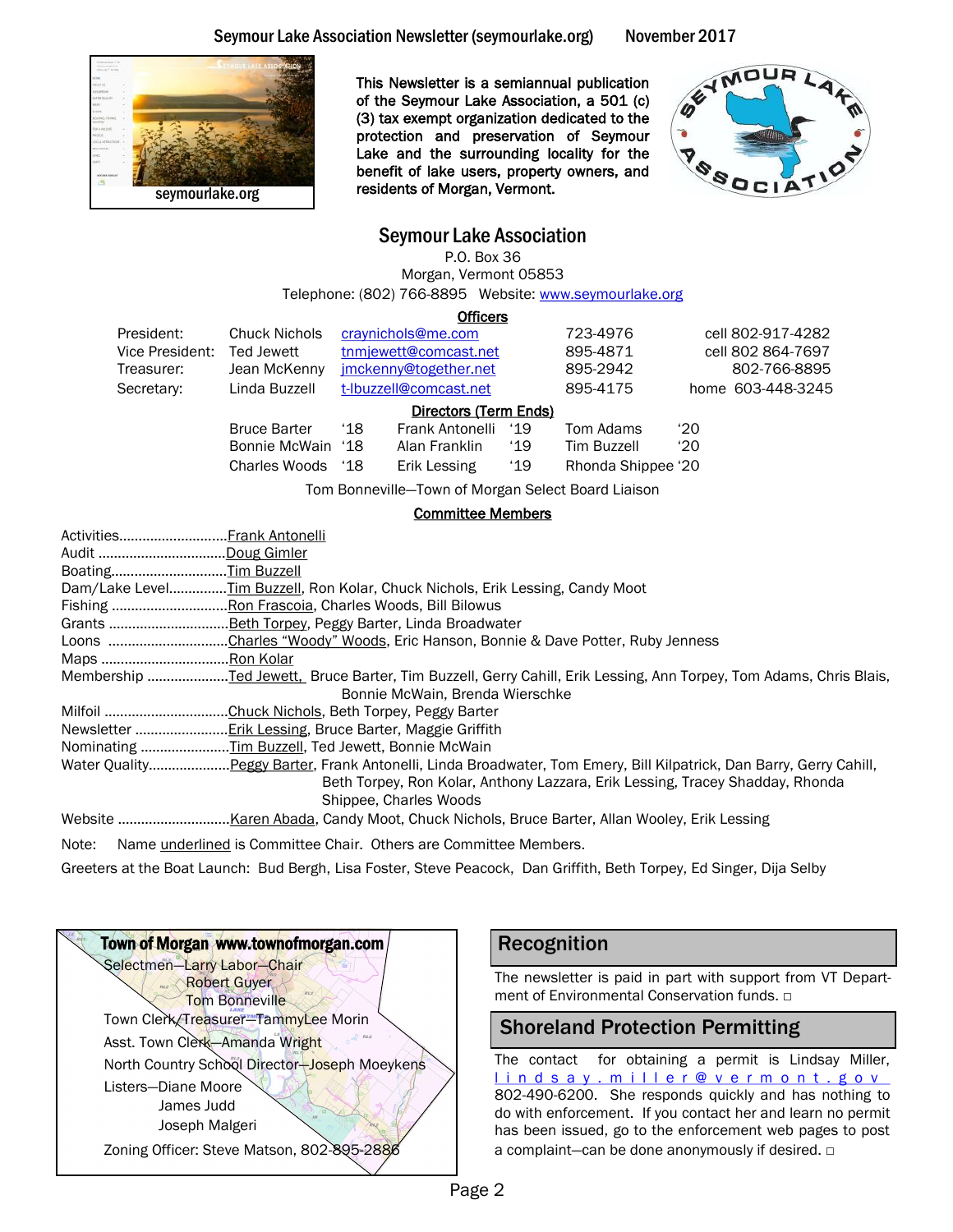## Focus on Beth Torpey and Combating Invasive Species by Erik Lessing by Erik Lessing

In 1999 when Joan Witzmann was<br>the SLA president, she discovered a n 1999 when Joan Witzmann was program which she thought SLA should participate in. It was a grant from Vermont's Department of Environmental Conservation (DEC), and she collaborated with another SLA Board member, Beth Torpey, to develop and submit a proposal for the grant. The subject was Aquatic Invasive Species Prevention, and the grant included money for implementation of the program. It required coordination with the Town of Morgan as they would act as the Fiscal Agent required by DEC. SLA was awarded this grant and hence, in 2000 Seymour Lake was among the first to have a program of this kind.

Beth then became the SLA President and also manager of SLA's Aquatic Invasive species program. Most of the concentration of effort is on Eurasian Watermilfoil which we all know as the milfoil program. She did a great service for the Association, Seymour Lake, and property owners in her efforts to energize the community and the state to combat milfoil.

After Beth as the program manager was Tamara Colton-Stevens followed by Janet Selby. Beth took over the program again in 2014 working with long term greeters Bud Bergh and Reed Hubbard. Currently the crew consists of Bud, Dan Griffith, Dija Selby, Ed Singer, Steve Peacock and Lisa Foster.

Seymour's invasive species program costs about \$23,000 per year funded by the state, the Town of Morgan and SLA. This preventative program also includes 18 volunteers in the VIP effort to patrol designated portions of the lake visually. Thanks to the dedication and hard work of all the contributors over 18 years, Seymour Lake has remained free of invasive species unlike many other unfortunate Vermont lakes.

Due to donations from generous SLA members over the last ten years, the association has accumulated funds specifically aimed at combating a sudden outbreak of invasive species or other threats to the lake and its property owners. If there were to be an outbreak of milfoil, it would most likely be at the access since that is the place boats and trailers first contact the lake. Suction harvesting would be used since we can use the same people as at Lake Willoughby and can react in one week.

Invasive species are no laughing matter as they can devastate the usage of a lake. Lake Memphremagog has milfoil, curly leaf pondweed, and starry stonewort. Derby Pond has two invasive species and Champlain fifty!

Recently SLA has acquired the additional capability to decontaminate animal invasive species such as spiny water flea and zebra mussels. The equipment is contained in a trailer at the access area and is powered by diesel engine capable of supplying water



at 140°F. to kill the microscopic species from boats coming from known infested lakes.

We are blessed to have Beth at Sey-

mour because of her extensive background and experience as a scientist in the environmental field of watershed management. She has worked for the states of NJ, NY, CA, TX, SC, and has had over 30 years of experience as an environmental scientist in both the public and private sector and in academia. She has been involved with federal, state, and local permitting, regulatory compliance, contract management, water quality and watershed management, "green" research and development, and sustainability research. She's a board member of several organizations: Federation of Vermont Lakes and Ponds (FOVLAP), the Memphremagog Watershed Association, and the Northwoods Stewardship Center. Additionally, she has represented FOVLAP on the Lake Champlain Invasive Species Committee and the Northeast Chapter of the North American Lakes Management Society. Her master's thesis abstract is entitled "Global Sustainability, the Evolution of Consciousness and the Role of Water," published in the 2016 Science of Consciousness Conference book.

Beth got back to Vermont by working for Citizens Utilities where she was the Environmental, Health and Safety Manager but she has been at Seymour since she was born as her grandmother was born and grew up in Island Pond. Beth's mother Ann spent her summers in Vermont, and she has encouraged her family to do the same as part of a close knit family, five of whom own homes in Seymour East. When she's not scouring the shallows for invasive plants in her trusty kayak or serving on environmental boards, she can be found hiking the Green Mountain State's peaks with her nieces, nephews, and dog, or skiing those peaks in the winter months.

This year Beth and her team have inspected 1,565 boats—we'll probably be up to 1,600 by the end of the month. We've had 50 vegetative intercepts and 11 confirmed invasive species, all of them milfoil.

If you find yourself at the Seymour Lake access you'll surely run into Beth; be sure to thank her for all of her tireless work to preserve Seymour Lake as one of Vermont's premiere aquatic destinations. □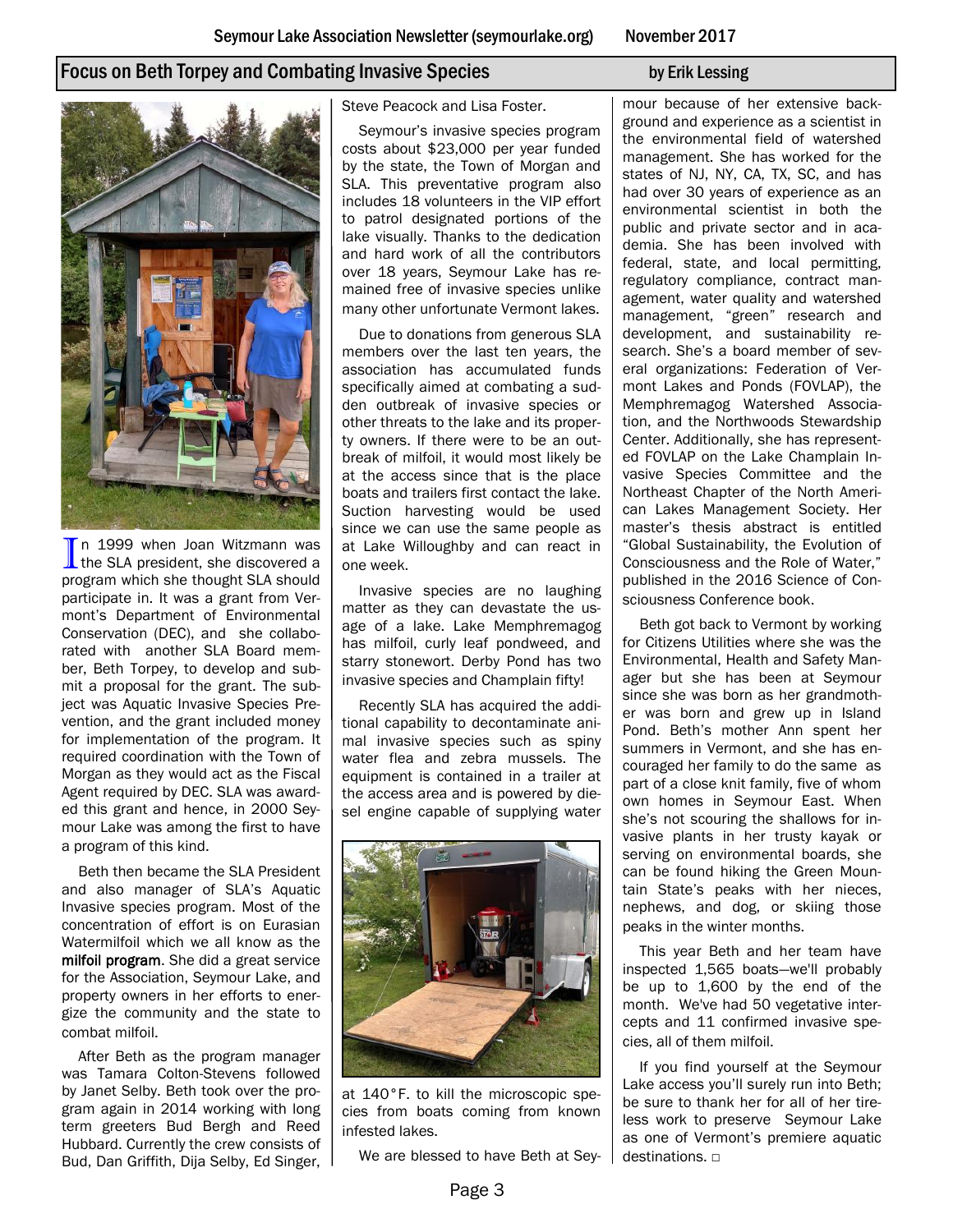## Seymour is a GOLD Lake Wise Lake by Peggy Barter

In 2016 your water quality committee<br>decided to go all out in 2017 to work decided to go all out in 2017 to work to become a Lake Wise Lake. We thought we had a good chance to be the first in the state but were a little too late for that. Echo Lake became the first Lake Wise Lake about two weeks before we reached our goal. Lakes are designated as Lake Wise GOLD lakes if 15% or more of their lakefront properties have received the Lake Wise Award.

Even though we had been participating in Lake Wise for 4 years, reaching for this goal took a huge effort by many volunteers. To learn more about Lake Wise go to [http://dec.vermont.gov/](http://dec.vermont.gov/watershed/lakes-ponds/lakeshores-lake-wise) [watershed/lakes-ponds/lakeshores](http://dec.vermont.gov/watershed/lakes-ponds/lakeshores-lake-wise)[lake-wise](http://dec.vermont.gov/watershed/lakes-ponds/lakeshores-lake-wise) and to watch an excellent video about this summer's story of both Seymour and Echo, scroll down to the video entitled "Echo…". While there you may be interested in the bioengineering for lake shore stabilization videos.

Our work continued and the Water Quality Committee, assisted by Trevor Banister, identified 76 properties as most likely to come close or even qualify for the Lake Wise Award. About 50 evaluations were conducted by Amy Picotte and Heather Murphy of VTDEC's

Lake Wise Program as well as Trevor Banister, an ECO AmeriCorps Intern at Northwoods Stewardship Center. Northwoods is a fine partner to SLA in our efforts to protect the lake's water quality. 32 Awards were earned this summer which when added to the 13 earned over the previous years gave us a total of 45 properties which have earned the award. In addition, 17 properties earned certificates which are given to owners whose properties meet the standards in 2 or 3 of the four sections of the evaluation. Congratulations to all the property owners who so willingly participated. Many of these properties may do the needed work to earn the Lake Wise Award in the future. We encourage you to ask for a consultation for Lake Wise. Whether or not your property qualifies for an Award or a Certificate, by participating you may learn from the technical advice provided and find some changes you are willing to make to further protect the lake.

Many thanks to the volunteers for this project: Erik Lessing, Rhonda Shippee, Ron Kolar and Peggy Barter. They were assisted by Bill Kilpatrick, Tracey Shadday, Chris Blais, Jean McKenny, Bruce Barter, Matt Shippee and Chuck Nichols. Please see pictures of two recipients. □



Penny Thomas



Mary and Robin Poole

## Water Quality Sampling by Peggy Barter

Salas volunteers were busy this past<br>Season using our opportunity to LA's volunteers were busy this past participate in the tributary water quality testing in the Memphremagog Watershed. Essentially, we duplicated the sampling protocol which we first carried out in 2008 and 2009. Ben Copans of VTDEC thought it would be good to have some data to compare with the earlier sampling. Sampling was conducted monthly starting in April and concluding in October. All kinds of weather were encountered by the volunteers ranging from deep snow banks to negotiate in April, to significant rain in May to low flows during the long relatively dry spells.

Land owners who gave permission for us to walk their land are: the Robert Cargill family, Barbara Gildersleeve, Leona & Walter Quigg, Dana Seguin and Mary Lou & Bob Steenrod. Volunteers implementing the project were: Rhonda Shippee, Erik Lessing, Jan Sel-

by, Homer Selby, Chuck Nichols, Bruce Barter, Tom Adams and Peggy Barter. Trevor Banister, who is an ECO-AmeriCorps Intern at Northwoods Stew-



The Lake watershed outlined in red and tributaries into our lake.

ardship Center, attended the official training in March, worked closely with Ben Copans to obtain the official sampling bottles and labels for the laboratory, facilitated most of the sampling sessions and taught the correct procedures to many of the volunteers. Trevor was also able to collect samples during a rain event in October. Thanks to Northwoods Stewardship Center and all persons who participated.

On September 25, Ben met with seven of us to present the data collected on the first four sampling dates. In addition, Ben explained and discussed possible meanings and uses for the tributary sampling data. Those present agreed that if SLA has the opportunity to sample for another year, we should do so. He stated that results so far from Seymour Lake indicate a lake in very good shape with regard to inflows from

(article continued on next page)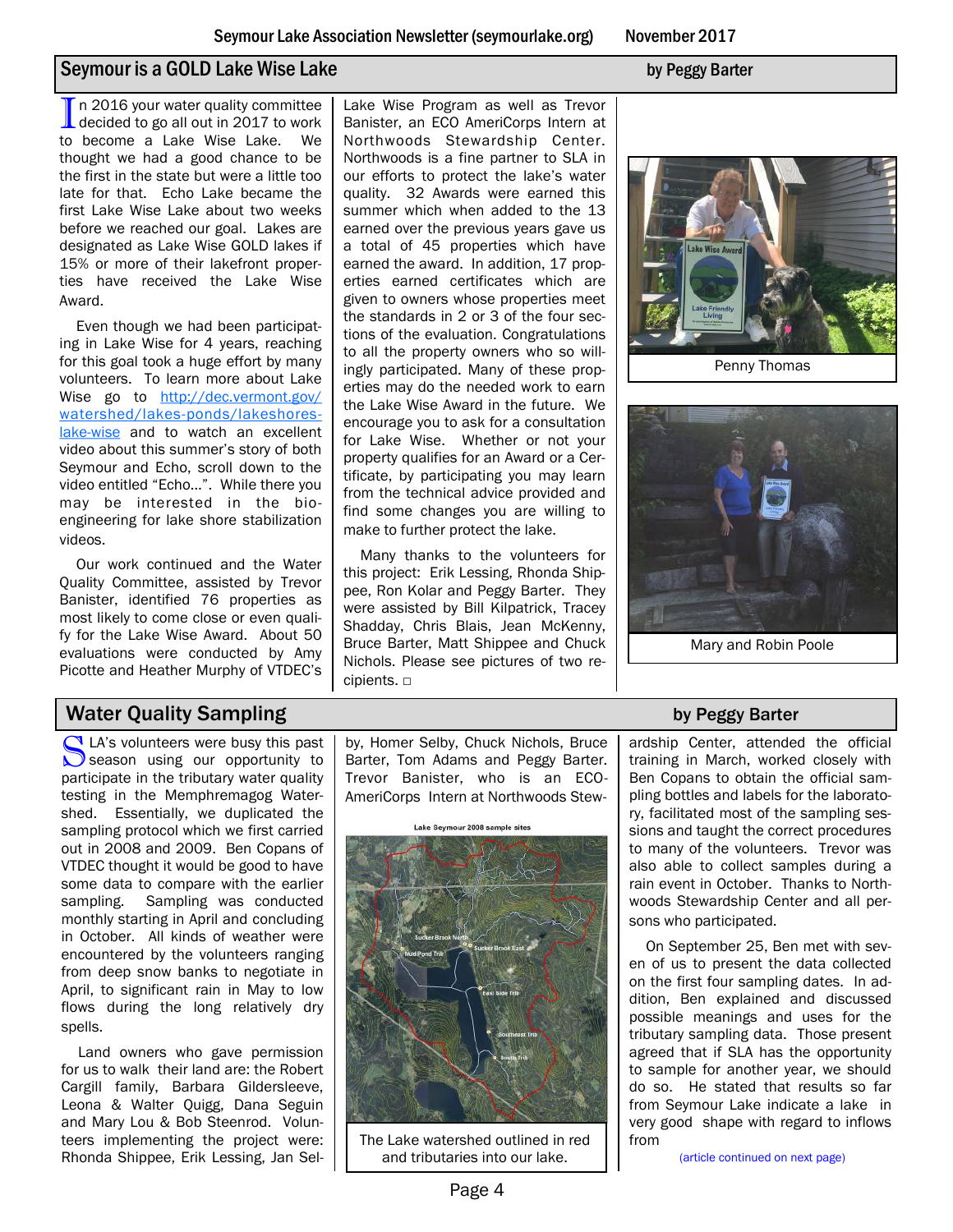### Seymour Lake Association Newsletter (seymourlake.org) November 2017

### (article continued from previous page)

tributaries. Ben supplied us with some technical explanations, which you can obtain by contacting Peggy Barter at [sla.newsletter.wq@gmail.com](mailto:sla.newsletter.wq@gmail.com) The short story is that all results, even on the fairly good rain date in May, are well below what would be expected for the present phosphorus levels of about 9 micrograms/liter. This suggests that there are other sources of phosphorus in the lake than runoff from tributaries, most likely runoff from disturbance of the natural lake shore buffer. Results from all dates are not yet available.

Depending upon the results from the remaining sampling dates, we may conduct the program for a second year next summer. □.





We didn't have any loons born on our lake this year, but the lake next door, Echo Lake, had two babies born this season. The last time Echo Lake had baby Loons was in 2005 so many of the people around the lake were very excited. One couple was kind enough to invite me over to take these photos from their dock. Doug G.





This year the loons nested on schedule. Denis Fortin, who manages the

nesting platform and is a close observer of our Seymour loons, believes that this year's nesting pair was new and inexperienced. He observed that they appeared to be skittish, easily frightened off the nest and spent long periods of time separated from each other. This combination of a skittish first time nesting pair and competition for resources and territory are the probable cause for the lack of nesting success.

There were many loons on the lake. One could often hear them calling, and it was a good loon count. Groups of loons could be seen together out in the open lake, and pods of 3-6 loons were not uncommon. All of this fits into the picture of an overall very successful loon support program overseen by Eric Hanson and the State of Vermont.

Loons like to nest in areas of lakes where they are protected from winds and predators, such as bays and islands. Seymour Lake is an ideal lake for loons in so many ways. It is large, deep and cold with lots of minnows and bait fish to feed on. But it is not a lake with many bays and islands, such as much smaller Norton Pond, which has 3 nesting pairs of loons each year, and almost every year produces 6 loon chicks.

Echo Lake, had a successful loon nesting for the first time in many years this summer. Seymour had an extra loon nest platform, and Denis Fortin made it available to the program on

## **Loon Update** by Doug Gimler and "Woody" Woods

Echo. Success! The nest was put out on a Sunday at the beginning of the



nesting season, and by Friday the loons had occupied the nesting platform. The much lower number of boats, kayaks, and especially jet skis insured that the loons survived. This is a really encouraging development for Echo Lake.



We at Seymour must be careful getting too close to the loon area and also limiting fireworks at the south end. □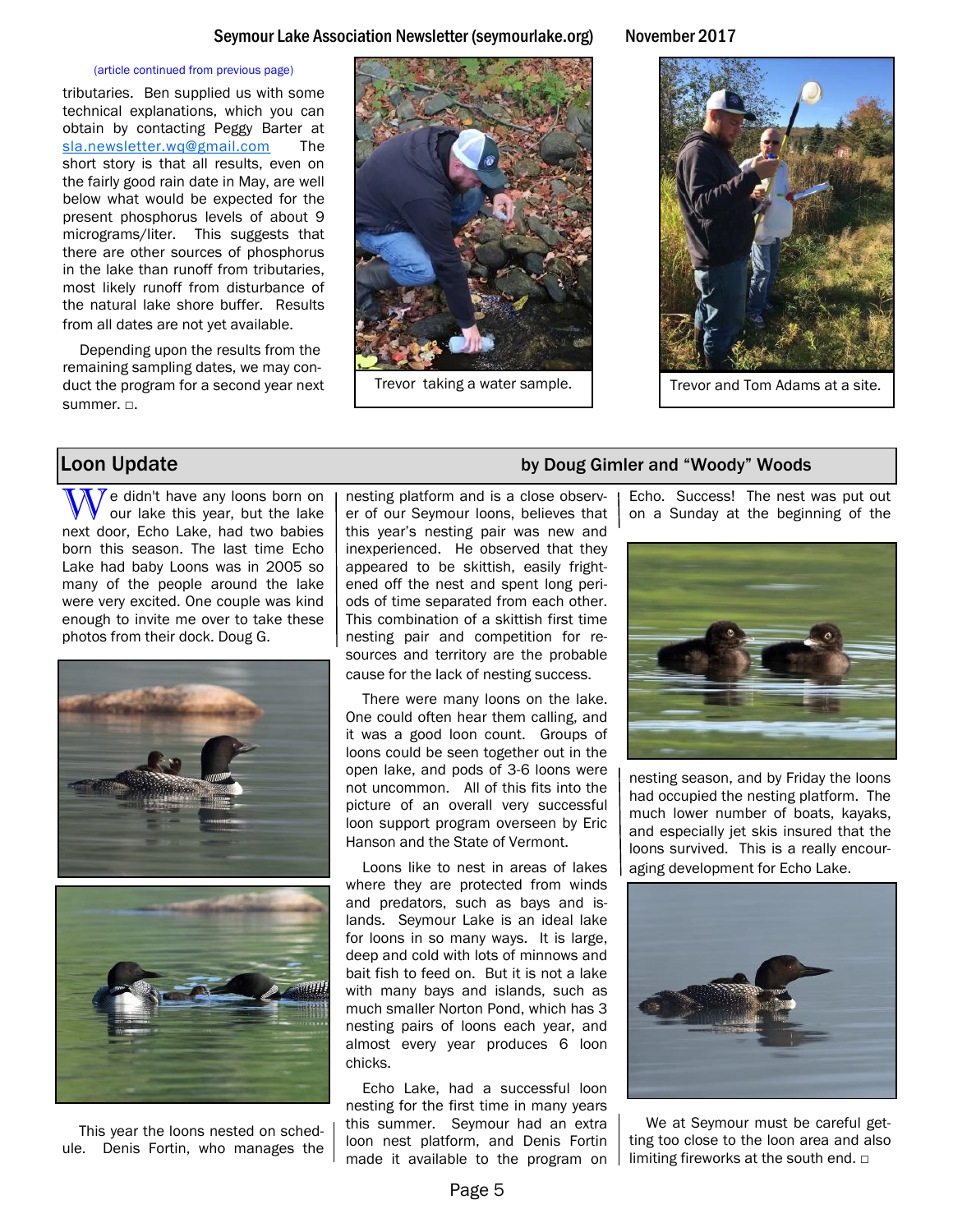## **Boat Parade** by Tim Buzzell

The annual 2017 Seymour Boat<br>Parade was held on Saturday, July<br>2nd. It was a great success again with The annual 2017 Seymour Boat Parade was held on Saturday, July

about 25 boats participating and with dozens of participants observing and participating through their enthusiasm and flag waving from the

shore and docks around the lake. The event was organized by B o n n i e McWain who provided the theme "Show Your Colors" which resulted in a plethora of red, white, and blue flags, b a n n e r s , buntings and c o s t u m e s honoring our c o u n t r y . Many thanks to Bonnie and also to Collin Kwasnik who organized the first parade in 2000. □

Photos courtesy of Candy Moot and David Wieselmann





## Our Seymour Lake Eagle Getting Dinner by Molly Chase

A lerted by the frantic cheeps of a family of ducks nearby,<br>We noticed the not so subtle presence of a large bird lerted by the frantic cheeps of a family of ducks nearby, soaring overhead. He/she flew low and soon was at the water's surface with a splash. We watched as it pulled up a very big fish and flew up with it. Only seconds later, however, the eagle dropped the fish into the water. Perhaps it was the "one that got away" for the eagle. The next morning though, I walked out to our dock to find the fish had not escaped. A large skeleton was lying picked clean on our dock. Our neighbor came by later and told us of the bald eagle sitting on our dock. He had obviously been busy. It was quite an event—







Seymour has many, We were just lucky enough to capture a little bit.  $□$ 

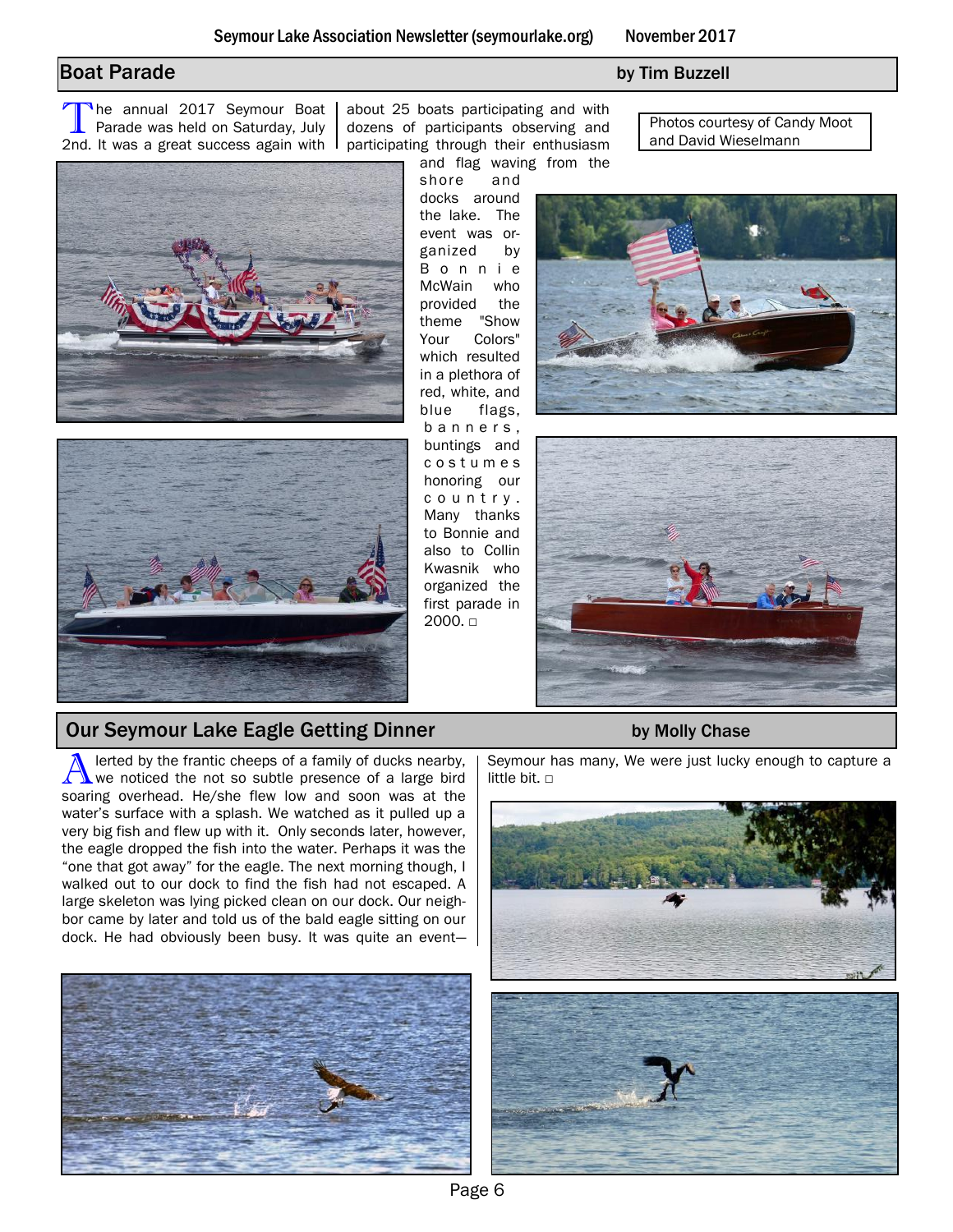## SLA Members' other Contributions by Tim Buzzell

The Seymour Lake Association (SLA) is fortunate to have people within its membership who sit in positions of leadership<br>and influence with other organizations that offer synergies and assistance which potentially will impr The Seymour Lake Association (SLA) is fortunate to have people within its membership who sit in positions of leadership to accomplish its various goals. Herein is a thumbnail sketch of a number of these individuals and the organizations they represent.

**Beth Torpey** is a Director on the Board of the Memphremagog Watershed Association (MWA). According to their website, the MWA is dedicated to the preservation and natural beauty of the Memphremagog Watershed (of which Seymour Lake is a part). Its objective is to work with lake associations in the watershed, local and state governments, as well as businesses to develop guidelines and policies that protect and improve the quality of life within the watershed. MWA is a watershed-wide organization that has been in the process of working with various partners (non-profits, municipalities and businesses) in the watershed to identify best practices in relation to stormwater resiliency. The Memphremagog Watershed Stormwater Collaborative was recently formed and with the help of a High Meadows Grant for Stormwater Resiliency, a full-time employee has been hired to provide and coordinate technical resources watershed-wide partners.

**Tracey Shadday** is the Vice President of the Federation of Vermont Lakes and Ponds (FOVLAP). Cynthia Stevens, Beth Torpey, and Bruce and Peggy Barter also provide influence within FOVLAP either as Directors or Associates. Their website states that FOVLAP is a group of Vermont lake associations, individuals and others interested in promoting and maintaining the quality of the environment and the pleasure of living near and using Vermont's lakes and ponds. In Tracey's words: "Our mission is to protect the water quality of VT lakes and ponds by partnering with DEC and other agencies and non-profits and supporting the efforts of lake associations through education, networking and outreach. We host two annual seminars in the summer, publish a spring and fall newsletter, write grants and keep our website (www.vermontlakes.org) and Facebook site (vermontlakes) active and up-to-date."

**Bill Kilpatrick** is Vice President of the Trustees for the Northwoods Stewardship Center (NWSC). Peggy Barter also collaborates with the Center in various capacities. NWSC serves communities in northern VT and NH by providing the knowledge and skills to understand the northern landscape, make wise use of its resources, and help sustain vibrant communities and a healthier environment. In Bill's words: "There are a number of synergistic activities between NWSC and programs on Seymour Lake. An ECO Americorp individual, Trevor Banister from NWSC assisted members of the water quality committee of the Seymour Lake Association to identify and have properties evaluated to determine if they qualify for Lake Wise designations. The activity was very successful resulting in obtaining GOLD Lake Wise designation for Seymour Lake. (Peggy and other members of the water quality committee also played a major role in this accomplishment.) In addition, NWSC offers services to control invasive plants and tree and shrub plantings for stabilizing riparian buffers. These activities assist the Seymour Lake community in maintaining the quality of the lake that we all desire."

**Tim Buzzell** sits on the Board of Supervisors for the Orleans County Natural Resources and Conservation District (OCNRCD). It is a non-regulating organization led by local landowners. It strives to protect natural resources by seeking solutions to local environmental concerns and providing resources to address them. Its current focus is to support Orleans County communities and landowners in their efforts to improve water quality issues. In Tim's words: "The Conservation District is a principal conduit for funneling federal and state funds toward projects earmarked for improving water quality in the area. This will potentially have a major impact on Seymour Lake going forward."

## Green Mountain Conservation Camp by Linda Buzzell

A t the SLA Board meeting in May, it<br>was voted to sponsor a local boy t the SLA Board meeting in May, it or girl to attend the Vermont Fish and Wildlife Green Mountain Conservation Camp (GMCC). SLA will pay the \$250 camp fee for a week at one of the camps of the child's choosing.

There are two camp sites, one on Lake Bomoseen and one at Buck Lake,

Woodbury, VT. There are both boy and girl sessions. A camper must be at least 12 years old before or during the week he/she attends. There is a Basic Week Session and an Advanced session for boys and girls 12-16 who have completed the Basic session. For more information visit vtfishandwildlife@vt.com, and click on "learn more."

Registrations will begin February 2018. If anyone has a child in mind who would like to attend, please contact Linda Buzzell, Secretary of SLA at (t-lbuzzell@comcast.net or 603-448- 3245) or any other board member for information. □

## Northwoods Stewardship Center (NWSC) Offer to Property Owners by Trevor Banister

N WSC is seeking landowners who are interested in designing water quality improvement projects on their lakeshore. Through a 2017-2018 Eco-

system Restoration Program (ERP) Grant | be a part of this program reducing costs | available at [northwoodscenter.org](file:///C:/Users/erikl/AppData/Local/Microsoft/Windows/INetCache/Content.Outlook/G4R7DLDT/Announcement%20From%20Northwoods%20Stewardship%20Center.docx). □ from the Vermont DEC, NWSC is able to for all property owners. If you are interprovide free designs for lakeshore landowners on Echo and Seymour Lakes. While not yet fully determined, cost sharing for implementing the designs could

ested please contact Trevor Banister as follows: trevor@northwoodscenter.org or 802- 723-6551 x302. More information is